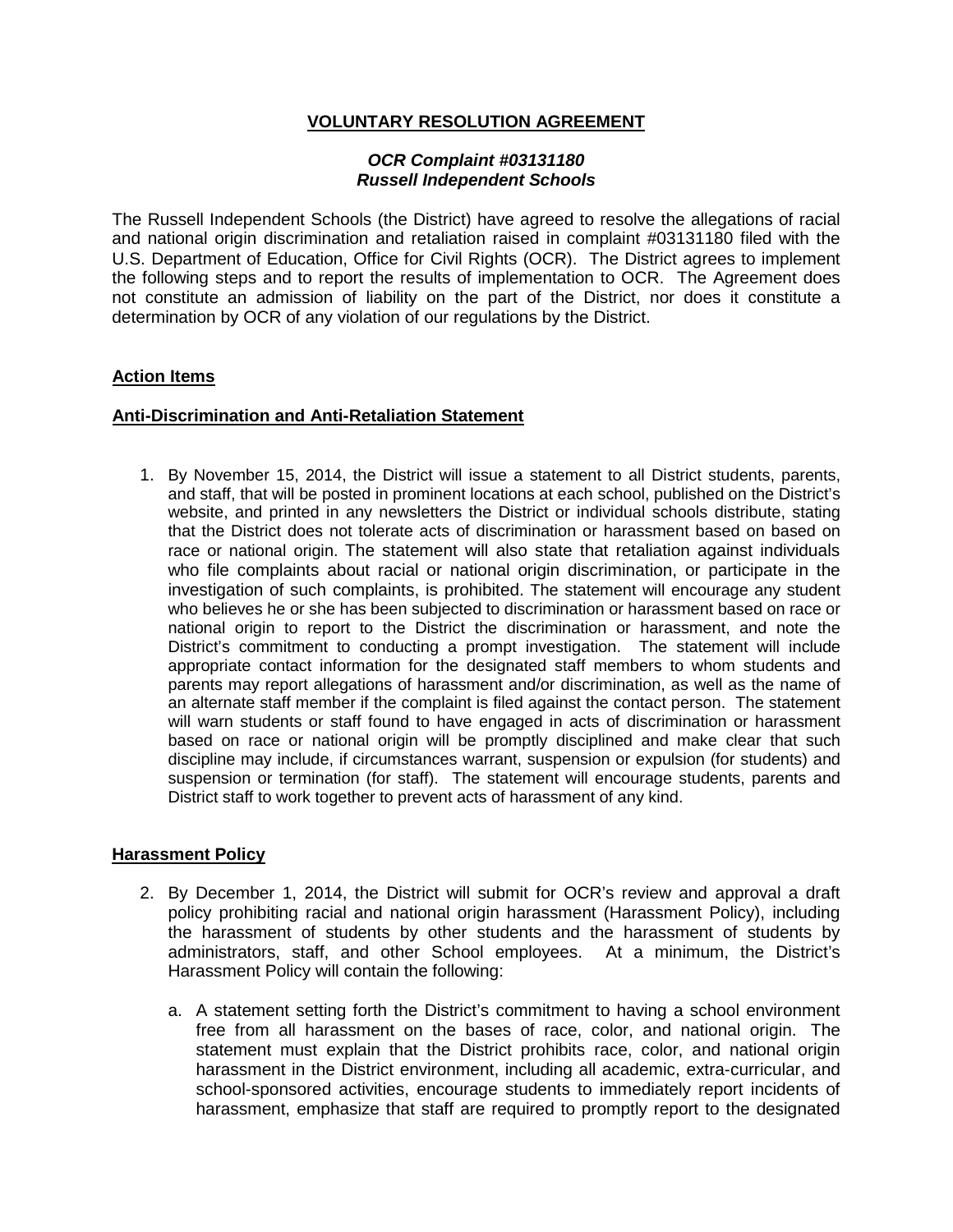staff member all incidents of harassment of which they become aware by whatever means, and that the District will investigate formal and informal complaints of harassment.

- b. Examples of the type of conduct and behavior that is covered by the policy, including examples of staff-to-student and peer-to-peer conduct.
- c. Identification of the kinds of activities and sites where prohibited conduct could occur.
- d. An explanation of how to report harassment and/or file a complaint (formally and informally).
- e. A requirement that District personnel report incidents of alleged student-on-student harassment that may be based on race, color, and/or national origin that school personnel witness or of which they have received reports or information, whether such incidents are verbal or physical or amount to harassment in other forms.
- f. A description of the District's complaint procedures, including a requirement that an investigatory report be filled the District's designated staff member or his/her designee during the course of the investigation, a ten (10) work day timeframe for the District's investigation of a complaint, and a requirement that written notice of the outcome be provided to the parties.
	- i. The investigatory procedures documented in the investigatory report shall, at a minimum, include: (1) the name, race, and national origin of the alleged victim and, if different, the name and race of the person reporting the allegation; (2) the nature of the allegation, a description of the incident, and the date and time (if known) of the alleged incident; (3) the names and races of all persons alleged to have committed the alleged harassment, if known; (4) the names and races of all known witnesses to the alleged incident; (5) any written statements of the reporter, the victim (if different from the reporter), the accused student(s), and any known witnesses; (6) the outcome of the investigation; and (7) the response of school personnel and, if applicable, District-level officials, including the date any incident was reported to the police.
- g. Identification of the means the District will use to investigate incidents of harassment, including but not limited to the following:
	- i. the various steps the District will take to conduct adequate, reliable, and impartial investigations of reported incidents;
	- ii. that the District will take action to stop the harassment, remedy the harassment, and prevent recurrence; and
	- iii. the District's standards for determining whether a hostile environment exists.
- h. Specific information as to the name or title and contact information (including office and email address and telephone number) for the District employee(s) responsible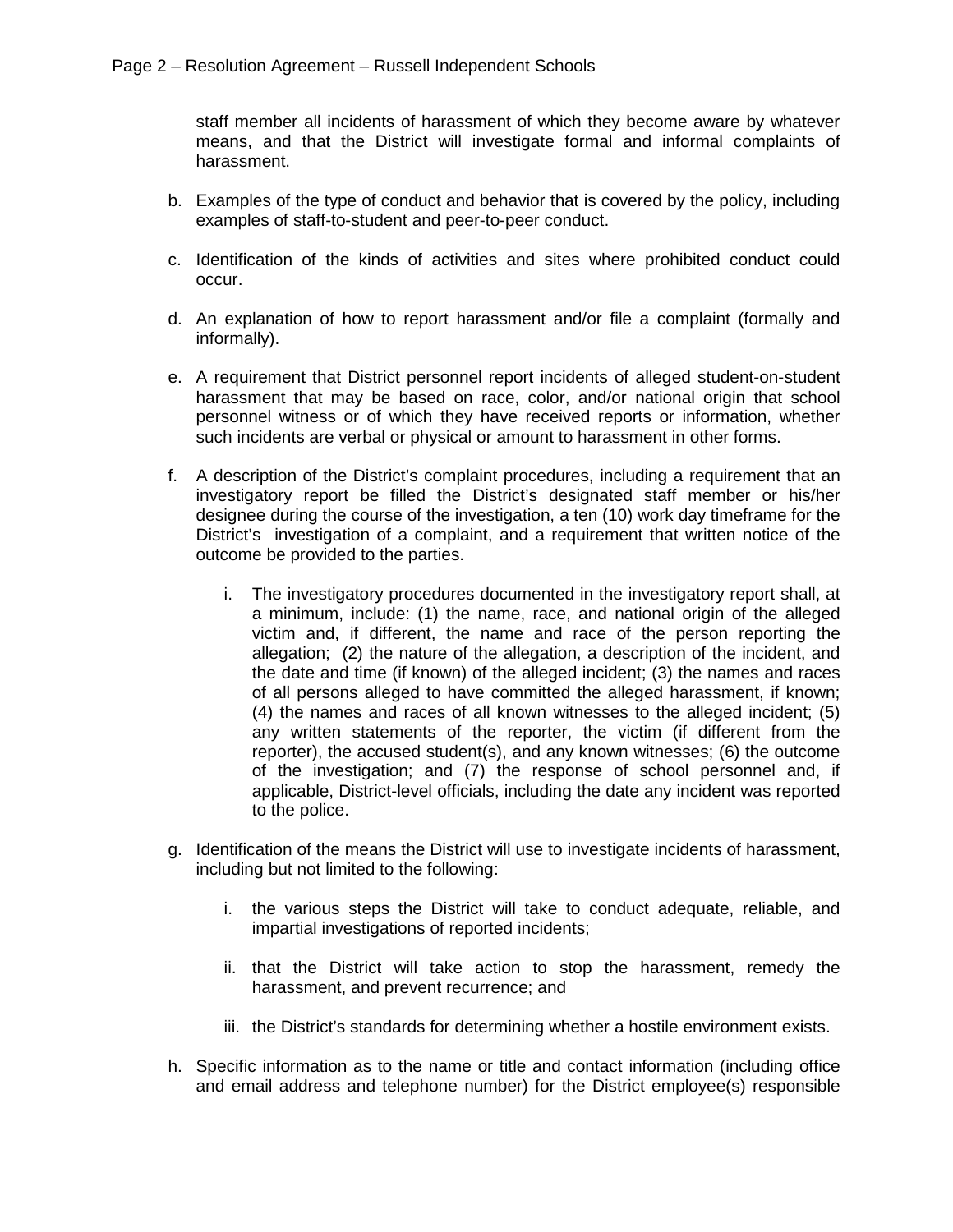for receiving and/or investigating reports of harassment, including the investigatory report.

- i. A requirement that the District's designated staff member document all reports of incidents of harassment.
- j. A recommendation that staff who observe acts of harassment based on race, color, or national origin intervene to stop the harassment, unless circumstances would make such intervention dangerous.
- k. Prohibition of retaliation against persons who report alleged harassment or participate in related proceedings.
- l. A statement that the District will offer counseling and/or academic services to any person found to have been subjected to harassment on the basis of race, color, or national origin and, where appropriate, counseling services to the person(s) who committed the harassment.
- m. Development of a plan for a comprehensive training program for School personnel responsible for implementing and enforcing federal anti-discrimination and antiharassment laws and related policies and procedures, and all appropriate school level and security personnel.
- 3. Within 60 calendar days of written approval from OCR that the District's Harassment Policy is consistent with Title VI requirements, the District will adopt and implement the procedures and will provide all students, parents/guardians and employees with written notice regarding the new policy for addressing and resolving Title VI complaints together with information on how to obtain a copy of the policy. The District, at a minimum, will make this notification through the District's website, electronic mail messages to employees and students, and any regularly issued newsletters (in print or online), as well as by any other additional means of notification the District deems effective to ensure that the information is widely disseminated.
- 4. Within 60 calendar days of written approval from OCR that the District's Harassment Policy is consistent with Title VI requirements, the District will examine its Student Code of Conduct to determine whether it contains rules of behavior, offense categories, and disciplinary procedures to appropriately address violations of the District's Harassment policy, as developed pursuant to Action Step 2 of the Agreement. The District agrees that by this same date it will revise the Student Code of Conduct to the extent necessary to ensure it contains such rules of behavior, offense categories, disciplinary procedures, and explanation of the duty of staff to report harassment and consequences for not reporting.

### **Training regarding Discrimination and Harassment under Title VI**

5. By December 1, 2014, the District will provide an orientation program for all students, administrators, staff, employees, agents, security officers, counselors, and coaching staff at XXXXXX, which will address harassment, including racial and national origin harassment, in order to promote respect and tolerance for others and to avert the establishment of a hostile environment based on race, color or national origin for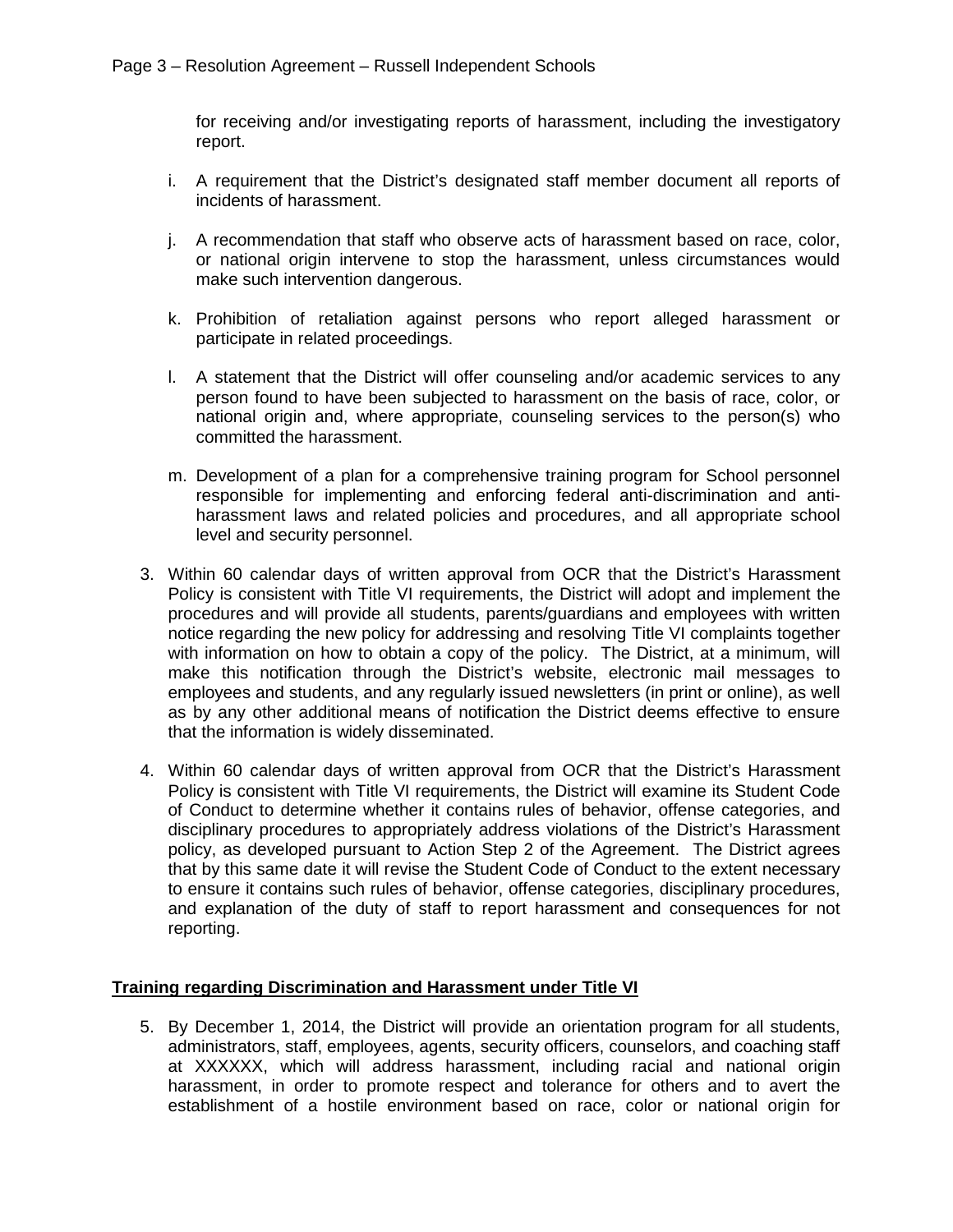students. The District will remind students of its commitment to having a school environment free from all harassment and explain to students what they should do if they believe they or other students are being harassed. The program will include a review of the District's harassment policies and procedures, including an explanation of what harassment on the basis of race, color, or national origin is, as well as disciplinary sanctions related to findings of violations of its harassment policies and the policy prohibiting retaliation. The District will also provide students with the name and contact information of an employee, such as a counselor, that the students may contact if they wish to confidentially discuss any concerns they have and remind students of the availability of counseling services. The District will distribute written materials during the program that contain the information discussed.

- 6. By March 30, 2015, the District will provide training to all teachers (including substitute teachers), administrators, and any other District personnel charged with supervising students at XXXXXX, on the policies and procedures referenced in Action Step 2 of the Agreement. The training will specifically address: the responsibility of staff to report incidents of possible harassment; the procedures for doing so; instruction on how to recognize, take steps reasonably designed to prevent and respond appropriately to such harassment; and the prohibition on retaliation. The District may request OCR Philadelphia staff to assist in providing the training.
- 7. By March 30, 2015, and annually thereafter for new staff, the District will provide training to all staff at XXXXXX who are directly involved in processing, investigating and/or resolving complaints or other reports of race, color or national origin discrimination, including harassment complaints, and any counselors or other personnel who are likely to receive reports of race, color or national origin harassment. The training will review the District policies and procedures referenced in Action Step 2 of the Agreement and include instruction on how to conduct and document race, color or national origin discrimination or harassment investigations in an adequate, reliable, and impartial manner, including the appropriate legal standards to apply in such investigations, as well as outline the appropriate disciplinary measures for violations of the Harassment Policy in accordance with the District's Student Code of Conduct.

### **Student-Focused Remedies for Racial and National Origin Harassment**

8. By November 1, 2014, the District will create a committee to provide a forum for the discussion of matters concerning discrimination or harassment on the basis of race, national origin, and color, increase student awareness of the District's anti-harassment program, and suggest measures for improving the effectiveness of the District's program. The committee will consist of District level administrators with knowledge, responsibilities and authority relevant to the duties of the committee, representative administrators, faculty members, and parents/guardians from the Middle School and the High School, and such other individuals as the District determines appropriate, such as students, guidance counselors, school nurses, or athletic coaches. By February 28, 2015, the District will submit the committee's proposed recommendations to OCR, along with an explanation of how the District intends to implement the recommendations.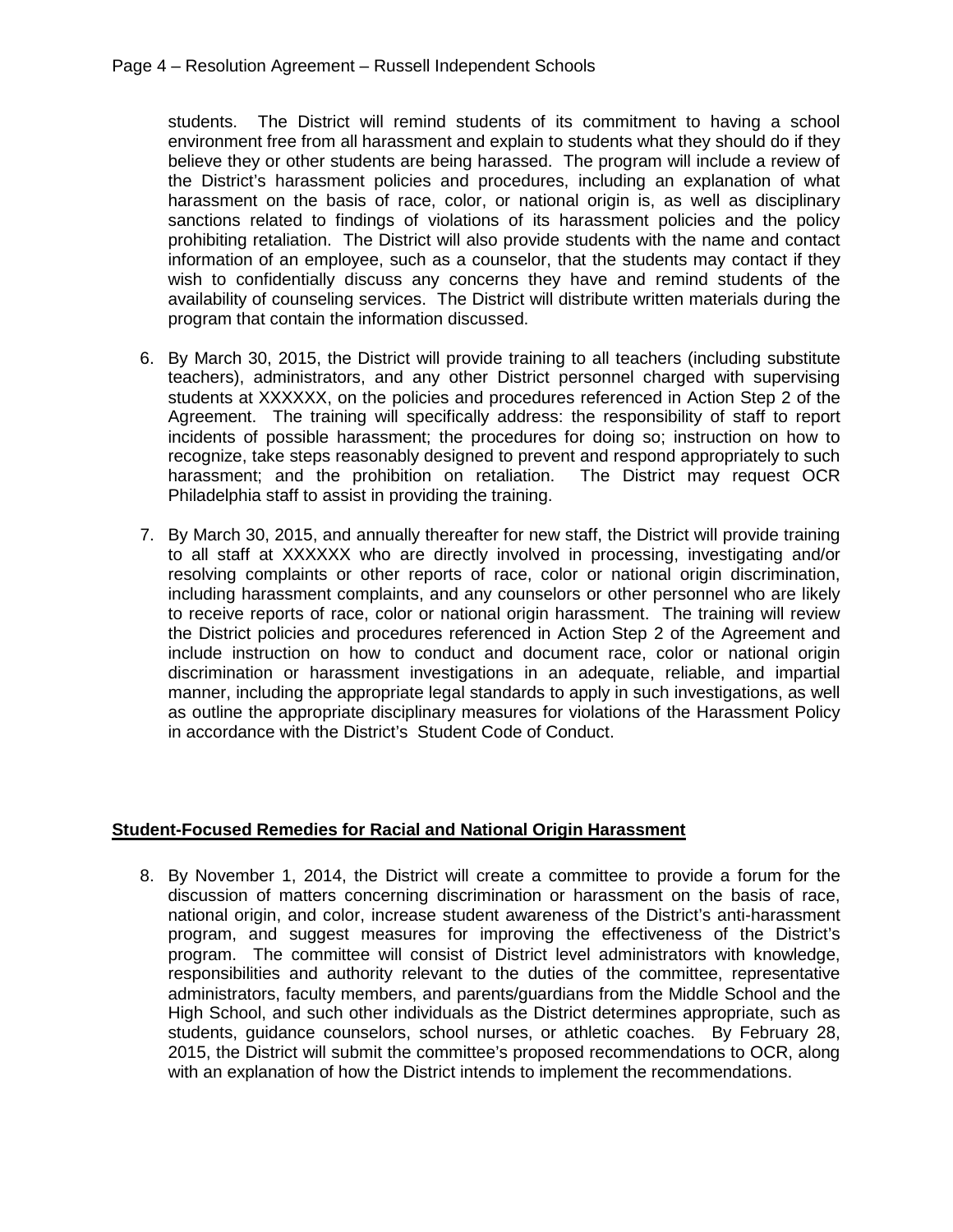9. By November 30, 2014, the District shall devise a school climate survey to be used on an annual basis for students and staff to assess the presence and effect of harassment based on race, color, or national origin within the Middle School and the High School and submit the proposed school climate survey to OCR, along with an explanation of how the District intends to implement the survey. The District shall conduct the climate survey within 60 calendar days of receiving OCR's approval of it.

# **Individual Remedy**

- 10. By November 1, 2014, the District will complete an investigation into the allegations of racial and national origin harassment and retaliation reported by the Student and the Parents. As part of the investigation, the District will provide the Student and the Parents with the opportunity to identify witnesses and any other information. The District's offer will be made by certified letter and by email, and will notify the Student and the Parents that they must respond within 10 calendar days. The District will consider any documents provided by the Student and the Parents and make good faith efforts to interview any witnesses they identify. If the District determines that the allegations are substantiated, in whole or in part, the District will take actions necessary to appropriately address the harassment. In addition, the District will take steps to prevent any recurrence of the harassment and remedy the effects of the racial/national origin harassment toward the Student.
- 11. xxx paragraph redacted xxx
- 12. xxx paragraph redacted xxx

### **Data Maintenance**

- 13. On an annual basis, the District will maintain the following data for all of the schools in the District:
	- a. all written reports and a written narrative describing all oral reports of incidents involving allegations of harassment based on race, color or national origin;
	- b. a narrative of all actions taken in response to the reports, including any written documentation;
	- c. a copy of all disciplinary sanctions issued to students for violations of the policies and procedures described in Action Step 2;
	- d. documentation demonstrating any remedial efforts offered and provided to the victim of the harassing incidents, such as counseling, tutoring or other appropriate services; and,
	- e. a narrative of all action taken to prevent recurrence of the harassing incidents, including any written documentation.

### **Reporting Requirements:**

1. By December 1, 2014, the District will provide OCR with the following: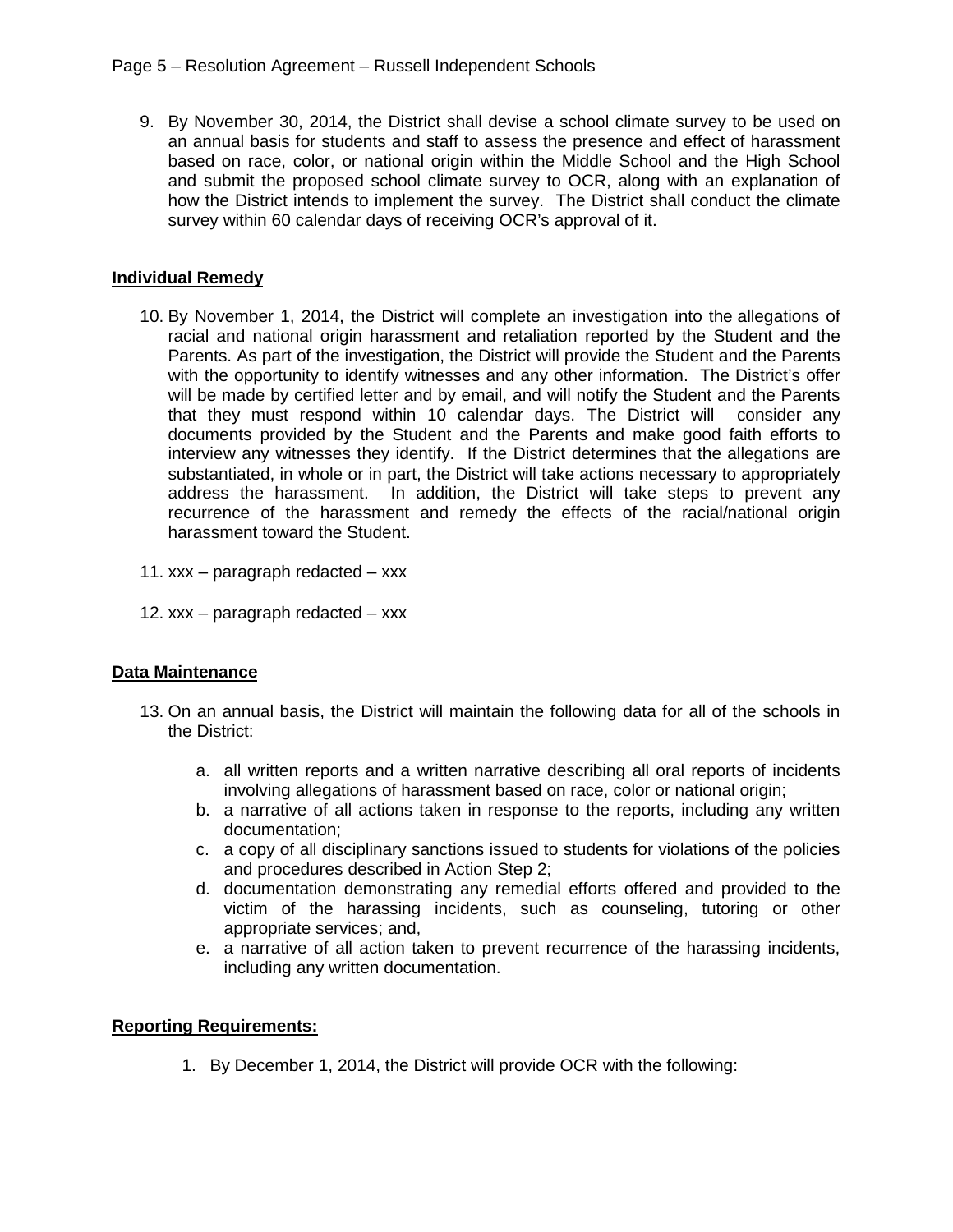- a. a copy of the District's anti-discrimination and anti-retaliation statement in accordance with Action Step 1 of the Agreement;
- b. a copy of the draft Harassment Policy in accordance with Action Step 2 of the Agreement;
- c. a report detailing its findings pursuant to the re-opened investigations of incidents of racial and national origin harassment in accordance with Action Step 10 of the Agreement, as well as an explanation of the investigatory process that was used for each incident; and
- d. if applicable, a copy of the letter to the Complainant, XXXXXX, and if applicable, a copy of the acceptance pursuant to Action Step 11 of the Agreement.
- 2. By December 1, 2014, the District will provide OCR with a report demonstrating the implementation of Action Step 9 of the Agreement, including a copy of the proposed school climate survey, along with an explanation of how the District intends to implement the survey.
- 3. By January 15, 2015, the District will provide OCR with a report demonstrating implementation of Action Step 7 of the Agreement. Specifically, the District will provide documentation indicating the dates of the orientation, lists of the trainers, identification of the student audience, the topics covered during the orientation and the amount of time spent on each topic, and copies of the materials used in the orientation.
- 4. Within 60 calendar days of OCR's approval of the Harassment Policy, the District will provide OCR with documentation demonstrating that it has implemented Action Step 3 of the Agreement, including copies of the written notices issued to students, parents and employees regarding the new Harassment Policy and a description of how the notices were distributed; copies of its revised student and employee handbooks; and a link to its webpage where the policy is located.
- 5. Within 60 days of OCR's approval of the Harassment Policy, the District will provide OCR with the results of its evaluation of its discipline policies and procedures, including the Discipline Code, in accordance with Action Step 4 of the Agreement, and if it is determined that revisions are needed, it will provide OCR with a draft copy of each.
- 6. Within 60 days of OCR's approval of the school climate survey required by Action Step 9 of the Agreement, the District will provide OCR with the results of the school climate survey.
- 7. By October 15, 2015 and 2016, the District will provide OCR:
	- a. a report describing the training it provided pursuant to Action Step 6 including the dates of the trainings, lists of the trainers and sign in sheets reflecting the employee name and titles, topics covered during the training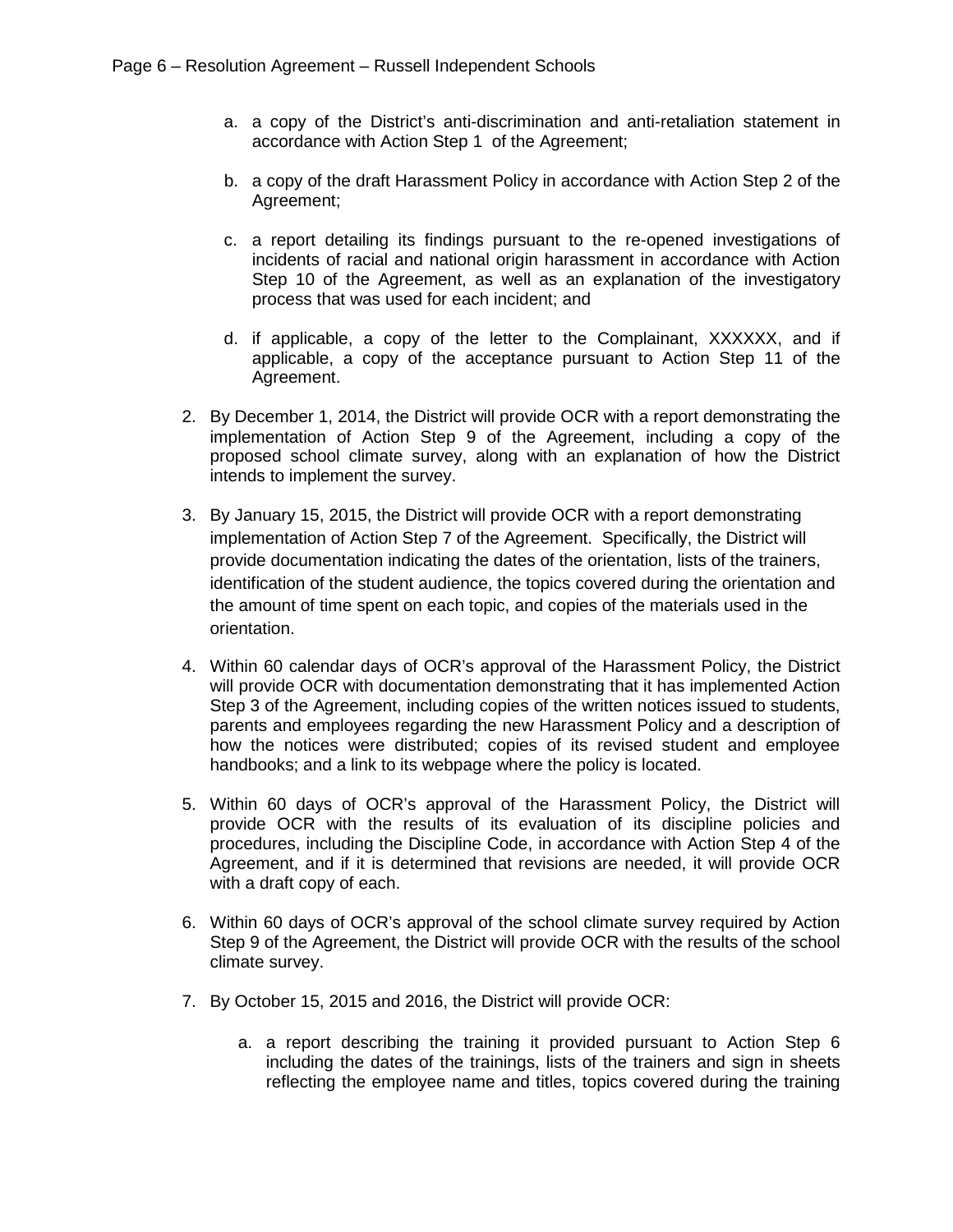sessions and the amount of time spent on each topic, and copies of the materials used in the training.

- b. a report demonstrating implementation of Action Step 7 including the dates of the orientation, lists of the trainers, identification of the student audience, the topics covered during the orientation and the amount of time spent on each topic, and copies of the materials used in the orientation.
- c. The data referenced in Action Step 12 of the Agreement for the most recently completed school year.
- 8. By February 15, 2015, the District will provide OCR with a report demonstrating the implementation of Action Step 8 of the Agreement. The report will include the recommendations made by the Student committee and the District's proposed implementation of the recommendations.
- 9. By February 28, 2015 and 2016, the District will provide to OCR copies of the results of the climate survey, and a report demonstrating how the District responded to, or addressed any concerns raised by the survey, pursuant to Action Step 9.
- 10. By April 15, 2015, the District will provide to OCR:
	- a. a report describing the training it provided pursuant to Action Steps 5 and 6 of this agreement. Specifically, the District will provide documentation indicating the dates of the trainings, lists of the trainers and sign in sheets reflecting the employee name and titles, topics covered during the training sessions and the amount of time spent on each topic, and copies of the materials used in the training.
	- b. The data referenced in Action Step 13 of the Agreement for the most recently completed school year.

The District understands that by signing this agreement, it agrees to provide data and other information in a timely manner in accordance with the reporting requirements of this agreement. Further, the District understands that during the monitoring of this agreement, if necessary, OCR may visit the District, interview staff and students, and request such additional reports or data as are necessary for OCR to determine whether the District has fulfilled the terms of this agreement and is in compliance with the regulation implementing Title VI, at 34 C.F.R. §§ 100.3(a) and 100.7, which were at issue in this case.

The District understands that OCR will not close the monitoring of this agreement until OCR determines that the recipient has fulfilled the terms of this agreement and is in compliance with the regulation implementing Title VI of the Civil Rights Act of 1964 (Title VI), at 34 C.F.R. §§ 100.3(a) and 100.7, which were at issue in this case.

The District understands and acknowledges that OCR may initiate administrative enforcement or judicial proceedings to enforce the specific terms and obligations of this Agreement. Before initiating administrative enforcement (34 C.F.R. §§ 100.9 and 100.10) or judicial proceeding to